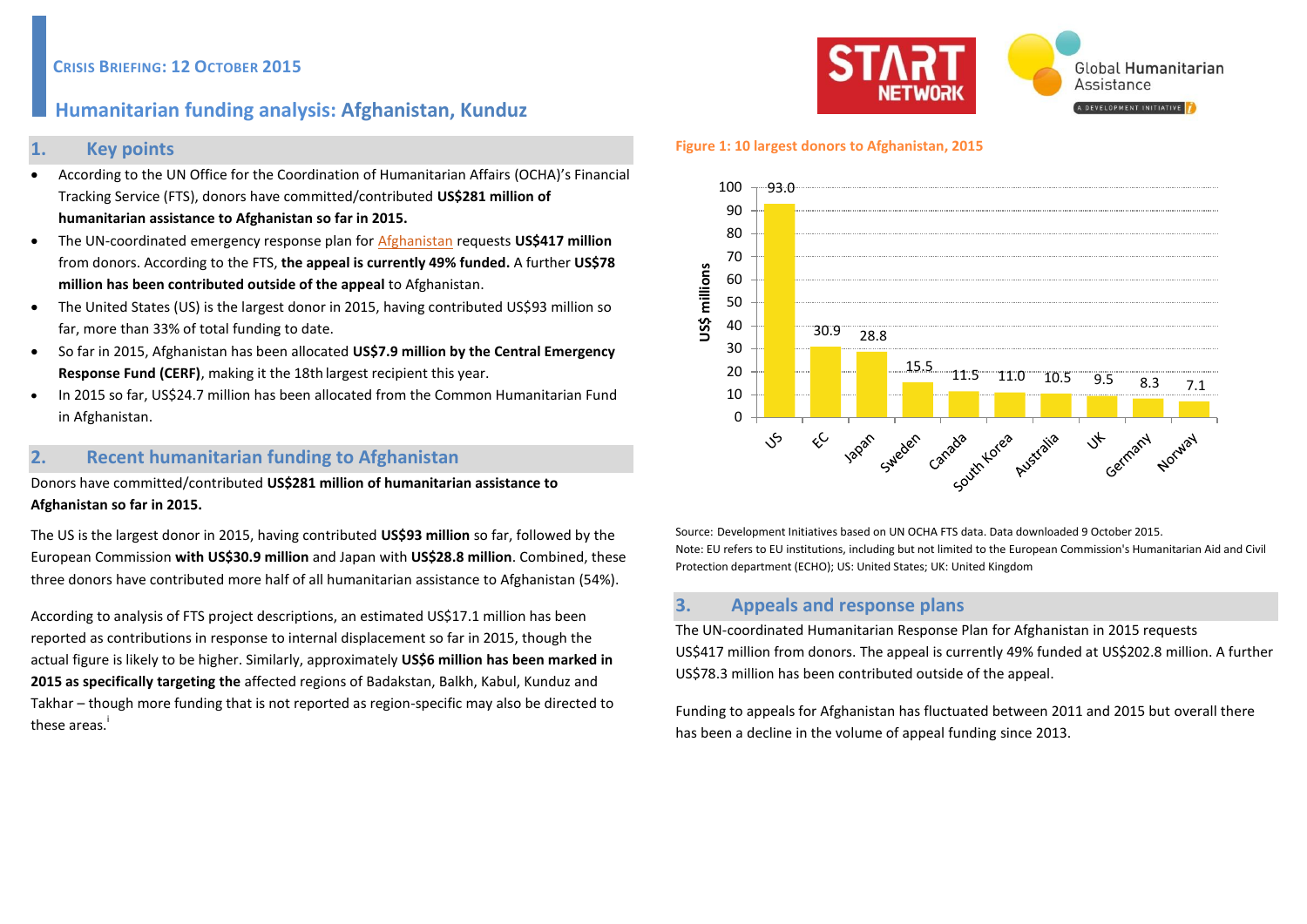

#### **Figure 2: Funding within the UN-coordinated appeals for Afghanistan, 2011–2015**

Source: Development Initiatives based on UN OCHA FTS data. Data downloaded 9 October 2015.

#### **Figure 3: Humanitarian funding to Afghanistan 2015, by sector**



## **4. Funding to sectors 2015**

The largest proportion of humanitarian funding to Afghanistan in 2015 so far has been allocated to **'sector not yet specified' (389%; US\$108.3 million),** followed by **health (25.4%; US\$71.3 million)** and **food (9.5%; US\$26.6 million)**. The least-funded sectors are safety and security (US\$0.2 million), shelter and non-food items (US\$1.3 million), education (US\$3.8 million), mine action (US\$5.5 million), and multi-sector (US\$6.2 million).

Source: Development Initiatives based on UN OCHA FTS data. Data downloaded 9 October 2015. Notes: If funding is given in an unearmarked manner and not yet allocated by the recipient agency to a particular project and sector, the FTS shows the funding under the heading 'sector not yet specified'. 'Protection' refers to 'Protection/human rights/rule of law'.'Other' includes: multi-sector, mine action, education, shelter and non-food Items and safety and security.

Inside the appeal, **the shelter, food security and agriculture, multi-sector and protection clusters all have less than 30%** of their requirements funded (0%, 29%, 7% and 17%, respectively). The nutrition cluster is 35% funded; water and sanitation 46% funded; while coordination and support services are overfunded by 16%.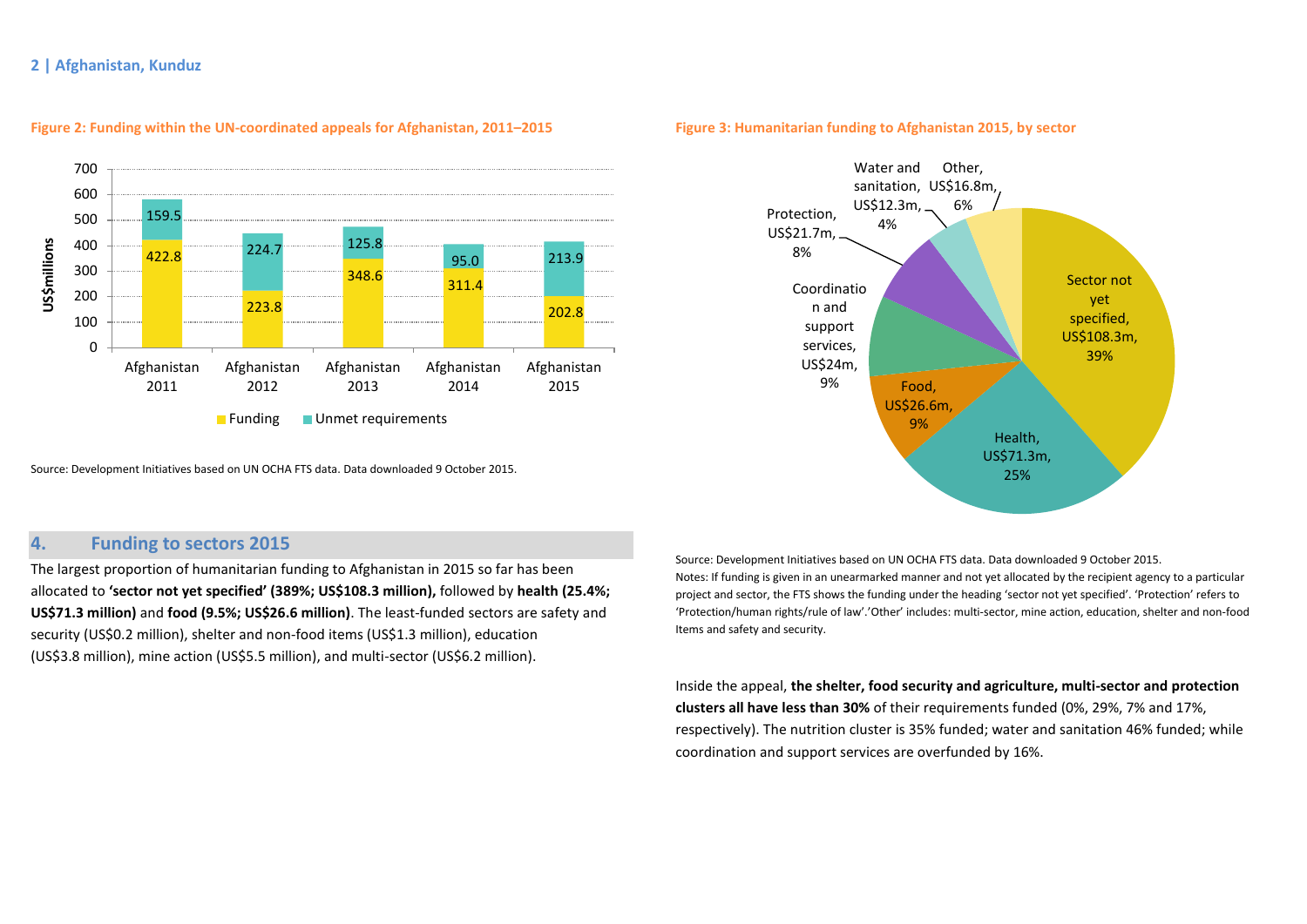# **5. Pooled funding as part of the response**

Pooled funding mechanisms have been deployed to address unforeseen or under-funded needs. Afghanistan has been a frequent recipient of funds from the UN's Central Emergency Response Fund (CERF). OCHA Afghanistan established a country-based pooled fund in 2009 with the creation of a small emergency response fund (ERF). The ERF was superseded by a full common humanitarian fund (CHF) in 2014.

### **i. Central Emergency Response Fund (CERF)**

So far in 2015, Afghanistan has been allocated **US\$7.9 million** by the CERF, making it the 18th largest recipient so far this year. All of the allocations in 2015 for Afghanistan have been made through the underfunded emergency window. The most recent allocation was a US\$4 million grant (50% of all CERF funding to Afghanistan this year) to the World Food Programme for food assistance – approved on 30 September and disbursed on 7 October.

#### **Figure 4: CERF allocation by sector to Afghanistan, 2015**



Source: Development Initiatives based on CERF data. Data downloaded 9 October 2015. NFIs: non-food items

## **ii. Common Humanitarian Fund (CHF)**

In 2015 so far, US\$24.7 million has been allocated from the CHF in Afghanistan. The largest contributions to the Afghanistan CHF in 2015 have come from the UK (US\$9.3 million), Sweden (US\$9 million) and Australia (US\$6.1 million).

**Figure 5: Disbursements from pooled funds to Afghanistan, 2011-2015**



**Common Humanitarian Fund** 

Source: Development Initiatives based on UN OCHA FTS data. Data downloaded 9 October 2015. Note: Data on Afghanistan's CERF, Emergency Response Fund and CHF is taken from UN OCHA's FTS and therefore reflects actual disbursements from pooled funds rather than allocations by the CERF to Afghanistan or by the Afghanistan CHF. The Emergency Response Fund (ERF) was superseded by a full common humanitarian fund (CHF) in 2014.

## **iii. Multi-donor trust funds**

Donors have used multi-donor trust funds extensively in Afghanistan to fund development objectives. These include:ii

- 1. The **Afghan Reconstruction Trust Fund (ARTF):** In 2014, contributions amounted to US\$865.3 million.
- 2. The **Law and Order Trust Fund for Afghanistan (LOTFA)**: In 2014, donors contributed US\$580.1 million.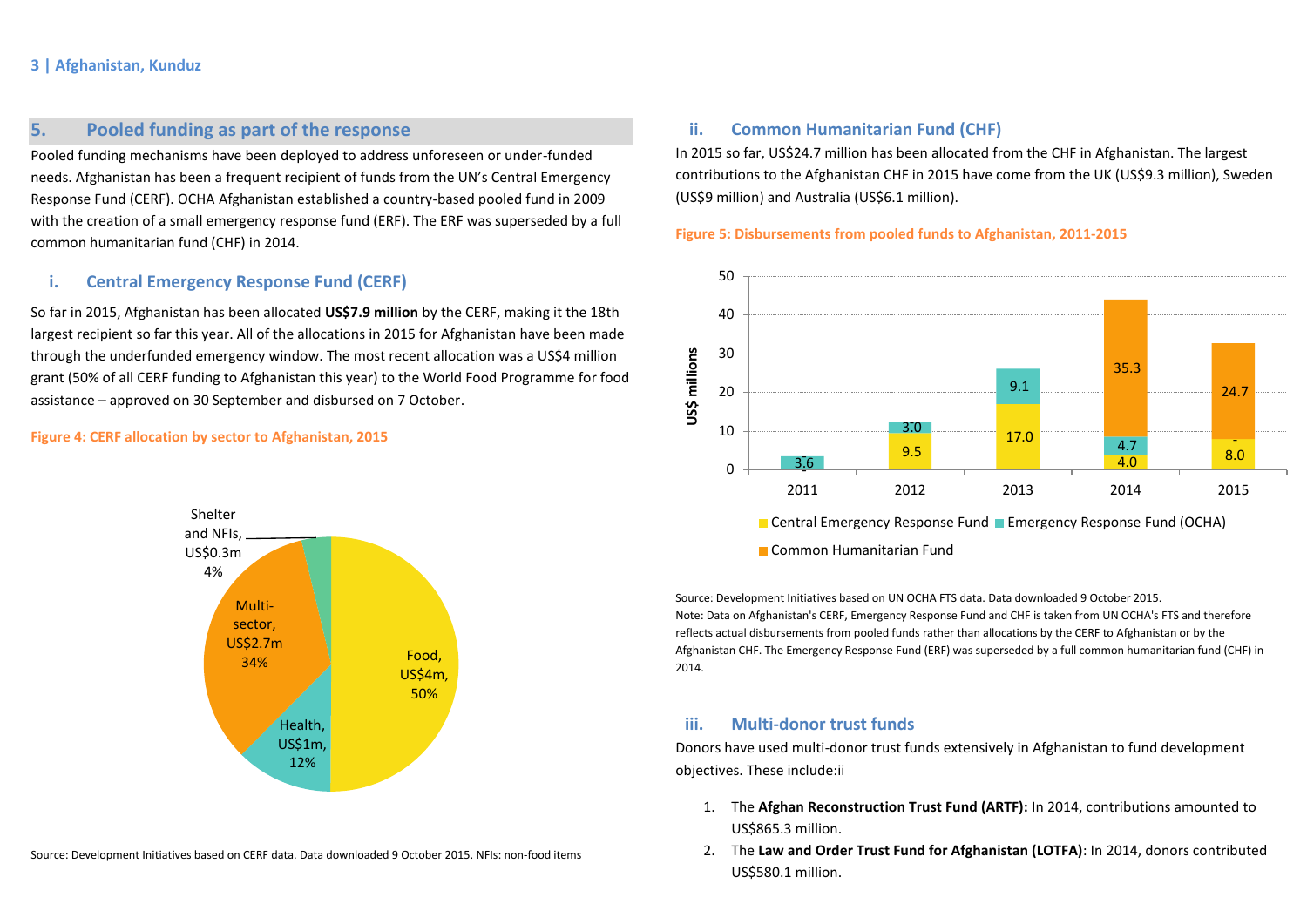3. The **Peace and Reintegration Trust Fund (PRTF)**: 2014 contributions totalled US\$29.3 million.

# **6. Funding channels**

So far in 2015, **71% (US\$200.6 million) of funding** has been disbursed via **UN Agencies, 16% (US\$44.5 million)** through NGOs, and 11% (US\$32 million) via the Red Cross/Red Crescent movement (RCRC).

### **Figure 6: Funding by delivery channel to Afghanistan, 2015**



Source: Development Initiatives based on UN OCHA FTS data. Data downloaded 9 October 2015. NGOs: nongovernmental organisations; RCRC: Red Cross Red Crescent.

# **7. Historic funding trends**

International humanitarian assistance to Afghanistan has decreased overall in the past five years – from US\$894 million in 2011 to US\$281 million so far in 2015.



**Figure 7: Humanitarian funding to Afghanistan 2011–2015**

Source: Development Initiatives based on UN OCHA FTS data. Data downloaded 9 October 2015.

# **8. Largest donors, 2011–2015**

The largest donors over the 2011–2015 period are the US (US\$844 million), followed by Japan (US\$407.5 million), the EU Institutions (US\$206.9 million), Canada (US\$129.2 million) and the UK (US\$114.2 million). The largest five donors account for 63% of all humanitarian assistance to Afghanistan between 2011 and 2015, while the largest ten account for over 80% of all funding within the same period.